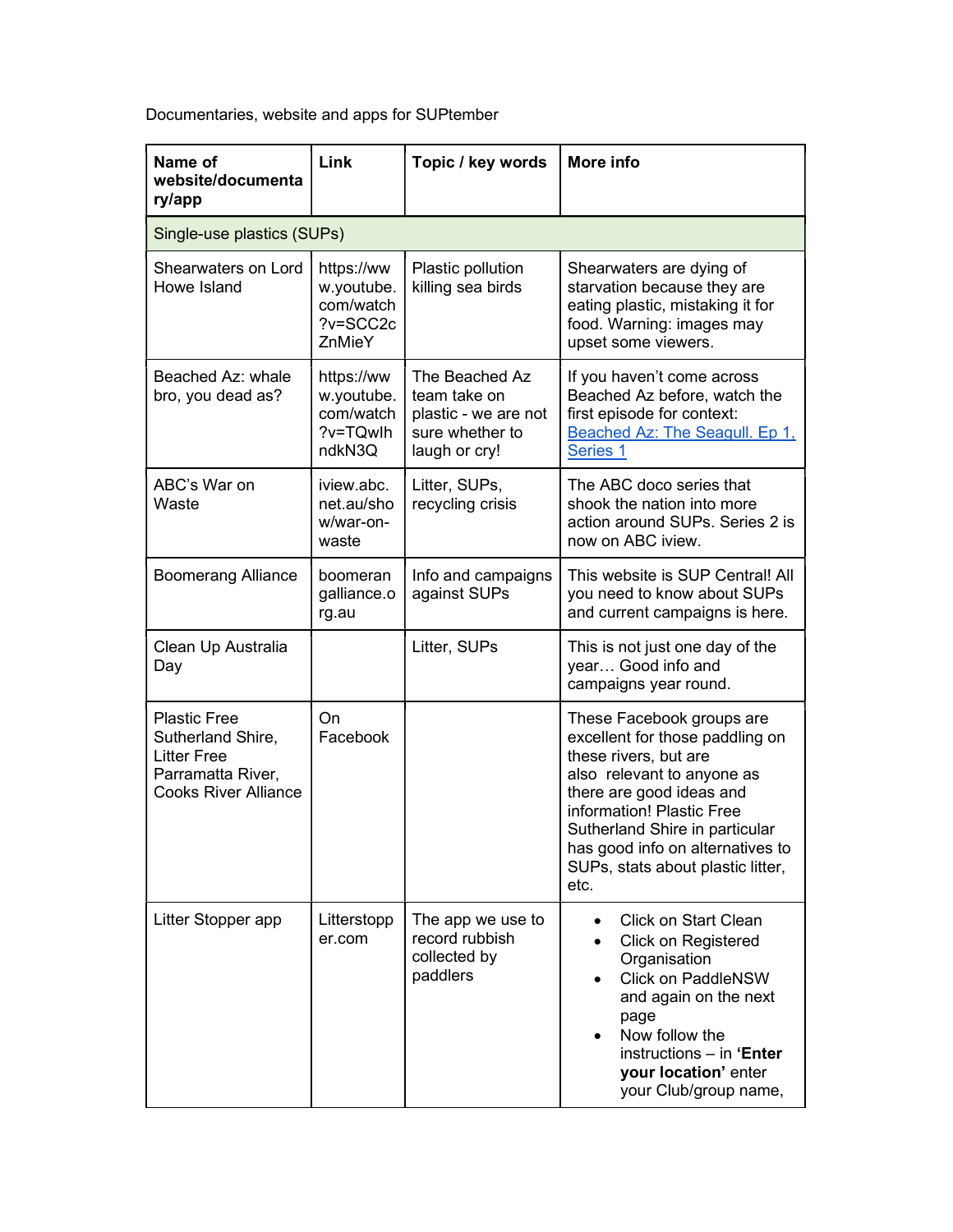|                                                             |                                                                                                   |                                                                | there is a chance to pin<br>the exact spot where<br>you did the clean-up<br>later, and to submit<br>photos.<br>Any problems, let us<br>know and we can<br>contact the app<br>developer                                       |  |  |  |
|-------------------------------------------------------------|---------------------------------------------------------------------------------------------------|----------------------------------------------------------------|------------------------------------------------------------------------------------------------------------------------------------------------------------------------------------------------------------------------------|--|--|--|
| Avoid cling wrap -<br>make your own<br>beeswax wraps        | https://ww<br>w.youtube.<br>com/watch<br>$?v=9$ lbr6-<br>x3jE                                     |                                                                |                                                                                                                                                                                                                              |  |  |  |
| Make your own no-<br>sew shopping bags<br>from old t-shirts | DIY   NO<br>Sew T-<br><b>Shirt Bag</b><br>(SO)<br>Easy!!)                                         |                                                                | Ditch those "reusable" 15c<br>plastic bags or synthetic "green<br>bags" which still have a limited<br>life and are supporting a plastic<br>economy. Recycle your t-shirts<br>instead!                                        |  |  |  |
| The bread tag<br>project                                    | On.<br>Facebook                                                                                   |                                                                | Be inspired by bread tag art, or<br>post your bread tags to this<br>creative woman so she can<br>make artwork. Note that some<br>companies (eg. Tip Top) have<br>now switched to cardboard<br>bread tags!                    |  |  |  |
| <b>Climate Change</b>                                       |                                                                                                   |                                                                |                                                                                                                                                                                                                              |  |  |  |
| Before the Flood                                            | Before the<br><b>Flood Full</b><br><b>Movie</b><br><b>National</b><br>Geographi<br>$\overline{c}$ | Climate change<br>activism                                     | Leonardo Dicaprio goes on a 3<br>year journey around the world,<br>to document the devastating<br>impacts of climate change on<br>our planet, questions and<br>demands bold action from big<br>political leaders for change. |  |  |  |
| Other must-see websites                                     |                                                                                                   |                                                                |                                                                                                                                                                                                                              |  |  |  |
| <b>Australian Marine</b><br>Conservation<br>Society         | marinecon<br>servation.<br>org.au                                                                 | Plastic pollution,<br>marine protection                        | Lots of campaigns, resources<br>and info around protecting our<br>oceans and marine wildlife.                                                                                                                                |  |  |  |
| Ocean Crusaders:<br>school student<br>lessons/activites     | oceancrus<br>aders.org/<br>education/<br>australian-<br>lessons                                   | Activities/lessons,<br>plastic pollution,<br>marine protection | Lessons/activities on marine<br>litter, marine wildlife, coral reefs<br>and more.                                                                                                                                            |  |  |  |